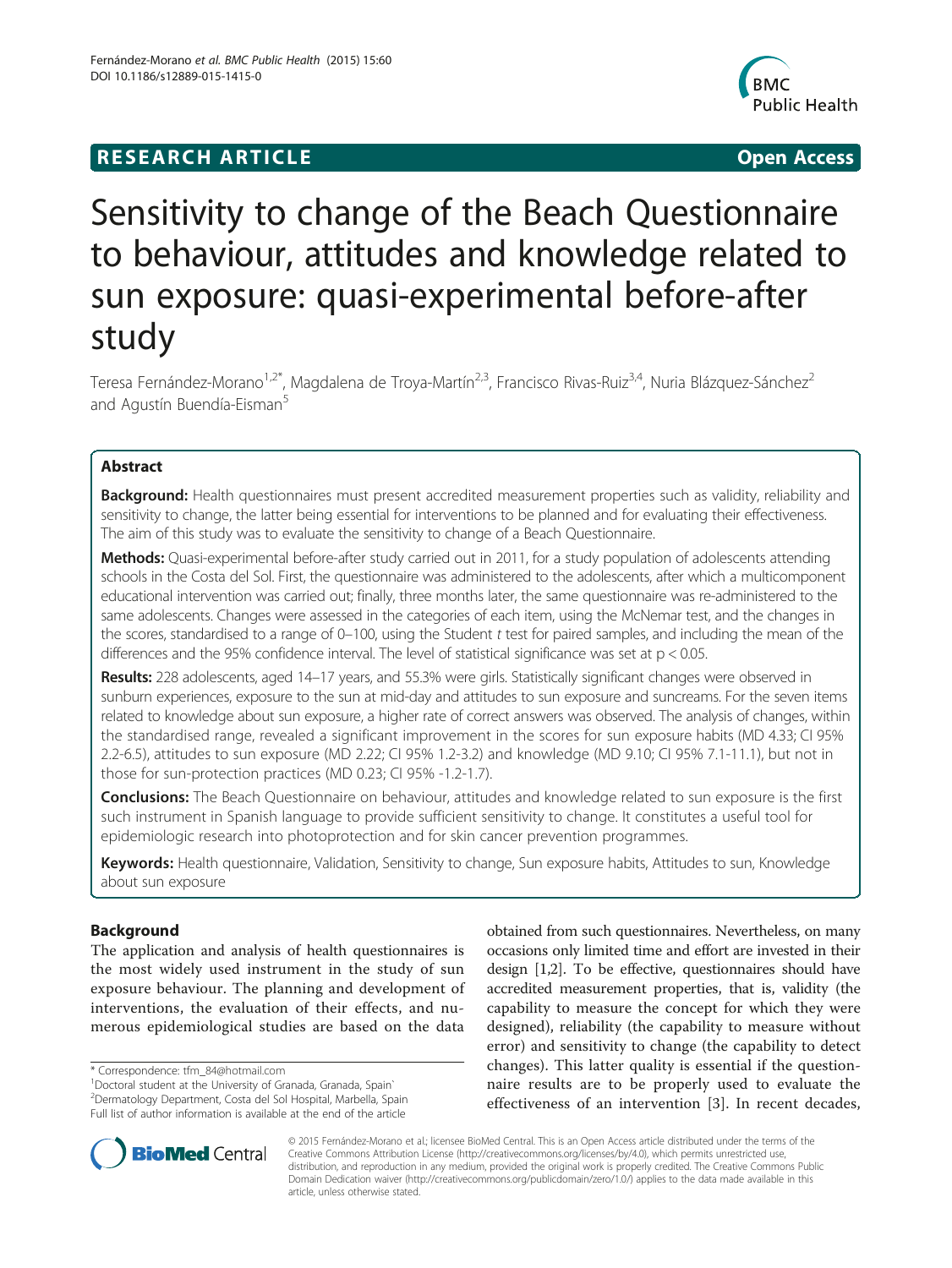several countries have conducted skin cancer prevention campaigns and educational interventions in schools aimed at improving attitudes and behaviour regarding solar protection and at reinforcing knowledge in this respect [\[4](#page-5-0)-[6](#page-5-0)]. To determine the real impact of such interventions, appropriate measuring instruments must be employed and their psychometric properties correctly evaluated.

In 2009, our research group published its first questionnaire on behaviour, attitudes and knowledge related to sun exposure, a questionnaire that was validated in its Spanish language version. The corresponding study of this questionnaire confirmed the validity and reliability of the scale used [[7\]](#page-5-0). The present study aims to assess the sensitivity to changes in questionnaire responses, for use in future interventions in the field of skin cancer prevention.

# **Methods**

#### Design

Quasi-experimental before-after study focused on evaluating sensitivity to changes in responses to the Questionnaire.

The study was conducted in three phases in 2011: 1) pre-intervention phase: the questionnaire was administered from January to March (the responses given at that time referred to the previous year, 2010); 2) a multicomponent educational intervention was carried out in May and June; 3) a post-intervention phase, in which the same questionnaire was administered to the same adolescents three months after completing the intervention (the responses given referred to the summer of 2011).

### Scope

Western Costa del Sol (southern Spain) is a mainly tourist-oriented and residential area with a permanent population of 379,334 inhabitants [[8\]](#page-5-0), although the floating population exceeds one million inhabitants in the summer months. Sunbathing on the beach is one of the main attractions for Spanish and foreign tourists in this area.

Population and sample: 200 adolescents aged 14 to 18 years were recruited from secondary schools. To obtain a population size of over 200 individuals completing the questionnaire, pre-and post-intervention, a loss rate of 30% was assumed and an average class size of 25 students was estimated. Therefore, the initial sample size assumed was 300 subjects. Among the 42 secondary schools in the area, 12 classes were selected from simple random sampling of the total, using EPIDAT 3.1 software.

All research was conducted in strict compliance with the Declaration of Helsinki. The ethics committee of the Costa del Sol Hospital has declared that this study protocol is exempted from the requirement for a statement of ethical approval, due to the public health intervention nature of the study. The exemption was obtained before the study began.

To administer the questionnaire, an initial request for participation in the study was addressed to the directors and tutors of each of the classes in the participating schools; subsequently, the parents or guardians of the participating adolescents were informed and their consent was sought. In these classes, randomly selected, all students were invited to participate in the study. Adolescents who did not speak Spanish were excluded from the study population, as the questionnaire is validated exclusively for a Spanish-speaking population [\[7](#page-5-0)].

All the data compiled in this project were recorded anonymously, in strict accordance with the laws and rules on data protection currently in force under Spanish legislation (Act 41/2002 of 14 November; Act 15/1999 of 15 December).

#### Questionnaire

The questionnaire was developed by a group of experts on the basis of studies of sun-related behaviour, and taking into account questionnaires examined in both English and Spanish-language studies. Subsequently, the psychometric properties of validity and reliability were tested, in the latter case with respect both to internal homogeneity and to test-retest stability. The validity of the concept was evaluated by an exploratory principal components factor analysis, from which we obtained two domains for the block of 6 items concerning protection practices, accounting for 55% of the variance, and 4 domains for the block of 14 items concerning attitudes, which accounted for 64% of the variance. The internal consistency of the items for each of the resulting factors was examined using Cronbach's alpha coefficient, taking significant alpha values as those above 0.70. The stability of the items was estimated by test-retest, assessing the proportion of absolute agreement and intraclass correlation coefficient, for all sections except that of knowledge, for which the delta statistic was used; all items met these criteria [\[7](#page-5-0)].

The questionnaire contained the following sections: 1) Demographic data (3 items); 2) Colour of unexposed skin (1 item); 3) Fitzpatrick phototype (1 item); 4) Habits of sun exposure at the beach (3 items, number of days and number of hours/day [5 response categories] and number of hours/day in the middle of the day [4 response categories]; 5) Sunburn experiences on the beach (1 item), with five response categories (none, 1–2, 3–5, 6–10 or more); 6) Sunscreen practices at the beach (6 items, Likert response format in 5 categories - never, rarely, sometimes, usually, always); 7) Attitudes related to the sun (14 items, 5-category Likert response format, from totally disagree to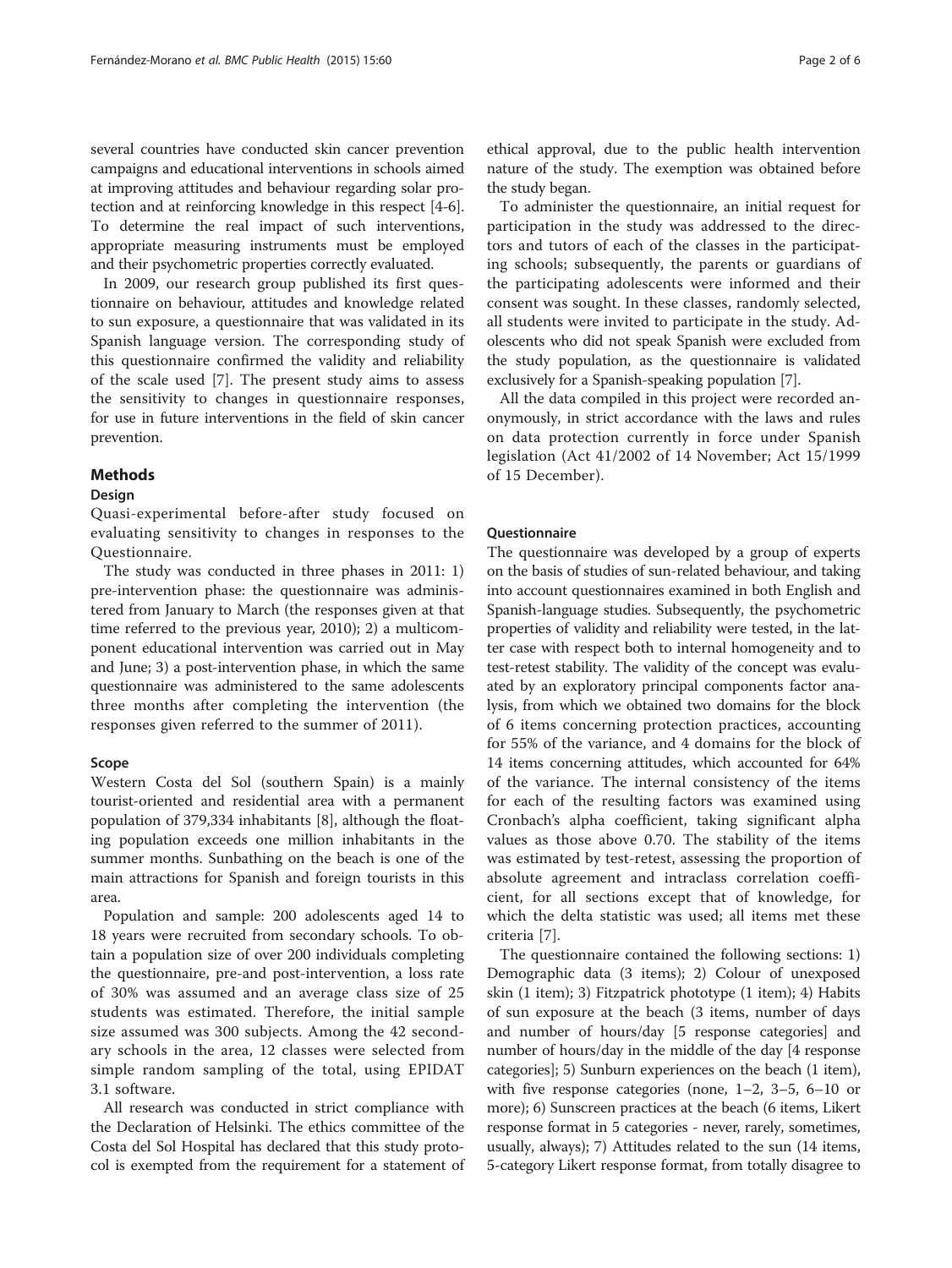totally agree); 8) Knowledge related to sun exposure (7 items) with dichotomous response (true or false).

To compare domains with different numbers of items, the following scales were standardised in the range 0–100 [[9,10](#page-5-0)]: habits of sun exposure, sun protection practices, attitudes regarding the sun and knowledge related to sun exposure. Higher scores indicated low sun exposure, good sunscreen practices, positive attitudes to sun protection and good knowledge of sun exposure.

#### Intervention

Multicomponent educational interventions of proven efficacy [\[11-14](#page-5-0)] were selected for analysis and adapted to the Spanish context, taking into account the results obtained from our prior baseline study [\[15\]](#page-5-0). A multicomponent intervention was conducted during school hours, with a duration of about 90 minutes and delivered by a dermatologist with experience in occupational training. During this intervention, a slide show provided information about sun exposure, its benefits and risks (such as skin cancer and photoaging), and protection measures, transmitting a positive message. Next, a workshop was held to examine sun-protection creams, the teenagers were familiarised with a dermatoscope [\[16](#page-5-0)] and with the ABCD rule for the early detection of melanoma, and educational videos were shown. At the end of the session, questions were answered and the adolescents contributed ideas or comments on photoprotection. As an additional motivating activity, each class prepared a collage setting out positive and negative messages on photoprotection.

# Statistical analysis

A descriptive analysis was performed of the individuals who completed the questionnaire pre and post-intervention, with measures of central tendency and dispersion for the quantitative variables and of frequency distribution for the qualitative ones. Knowledge of the question was determined by reference to the number of correct answers given. For sun exposure habits, protection practices, attitudes and knowledge, changes were assessed in the categories of each item by reference to the results for the pre and post-intervention questionnaires, using the McNemar test, and the changes in the scores, standardised to a range of 0–100, using the Student *t* test for paired samples, including the mean of the differences and the 95% confidence interval. In all the analyses, the level of statistical significance was set at p < 0.05.

# Results

In the first phase of the study, 308 students were initially recruited, from eleven different schools, eight of which were public and three, private. In this first phase, 38 students were excluded because informed consent was not obtained. Thus, the pre-intervention was completed by 270 students, representing 87.6% of the initial group. After the educational intervention at the participating schools, the post-intervention questionnaire was completed by 228 students, i.e., 84.4% of the pre-intervention sample and 74% of the initial sample.

Among the population of 228 adolescents on which this study was based, 55.3% were girls, 46.9% were aged 14 years and 86.8% were Spanish. 54.3% had light or very light skin and 77.6% were phototype III or IV (Table 1).

In the analysis of change in sun-exposure habits after the intervention, statistically significant differences were observed in the number of hours the study subjects remained on the beach at mid-day ( $p = 0.049$ ), and borderline significant differences were observed for cases of sunburn ( $p = 0.051$ ).

Among the sun-protection practices considered, analysis revealed changes in the use of sunshades  $(p = 0.006)$  and in avoiding exposure on the beach at mid-day (borderline significant,  $p = 0.052$ ) (Table [2](#page-3-0)).

Analysis of pre vs post-intervention change showed that in three of the 14 items in the questionnaire section on attitudes to sun exposure, there were statistically significant differences for the attitudes "I like the feeling of the sun when I'm lying on the beach" ( $p = 0.002$ ), "I like

| Table 1 Descriptive data of the sample of adolescents |  |  |  |
|-------------------------------------------------------|--|--|--|
| who completed the test-retest                         |  |  |  |

| <b>Variables</b>                      | n   | $\%$ |
|---------------------------------------|-----|------|
| Sex                                   |     |      |
| Male                                  | 102 | 44.7 |
| Female                                | 126 | 55.3 |
| Age                                   |     |      |
| 14                                    | 107 | 46.9 |
| 15                                    | 43  | 18.9 |
| 16                                    | 59  | 25.9 |
| 17                                    | 19  | 8.3  |
| <b>Nationality</b>                    |     |      |
| Spanish                               | 198 | 86.8 |
| Foreign                               | 30  | 13.2 |
| Skin colour                           |     |      |
| Very light                            | 14  | 6.1  |
| Light                                 | 110 | 48.2 |
| Light brown                           | 62  | 27.2 |
| Brown                                 | 42  | 18.4 |
| Phototype                             |     |      |
| I                                     | 11  | 4.8  |
| $\mathbf{I}$                          | 40  | 17.5 |
| $\begin{array}{c} \hline \end{array}$ | 97  | 42.5 |
| $\mathsf{IV}$                         | 80  | 35.1 |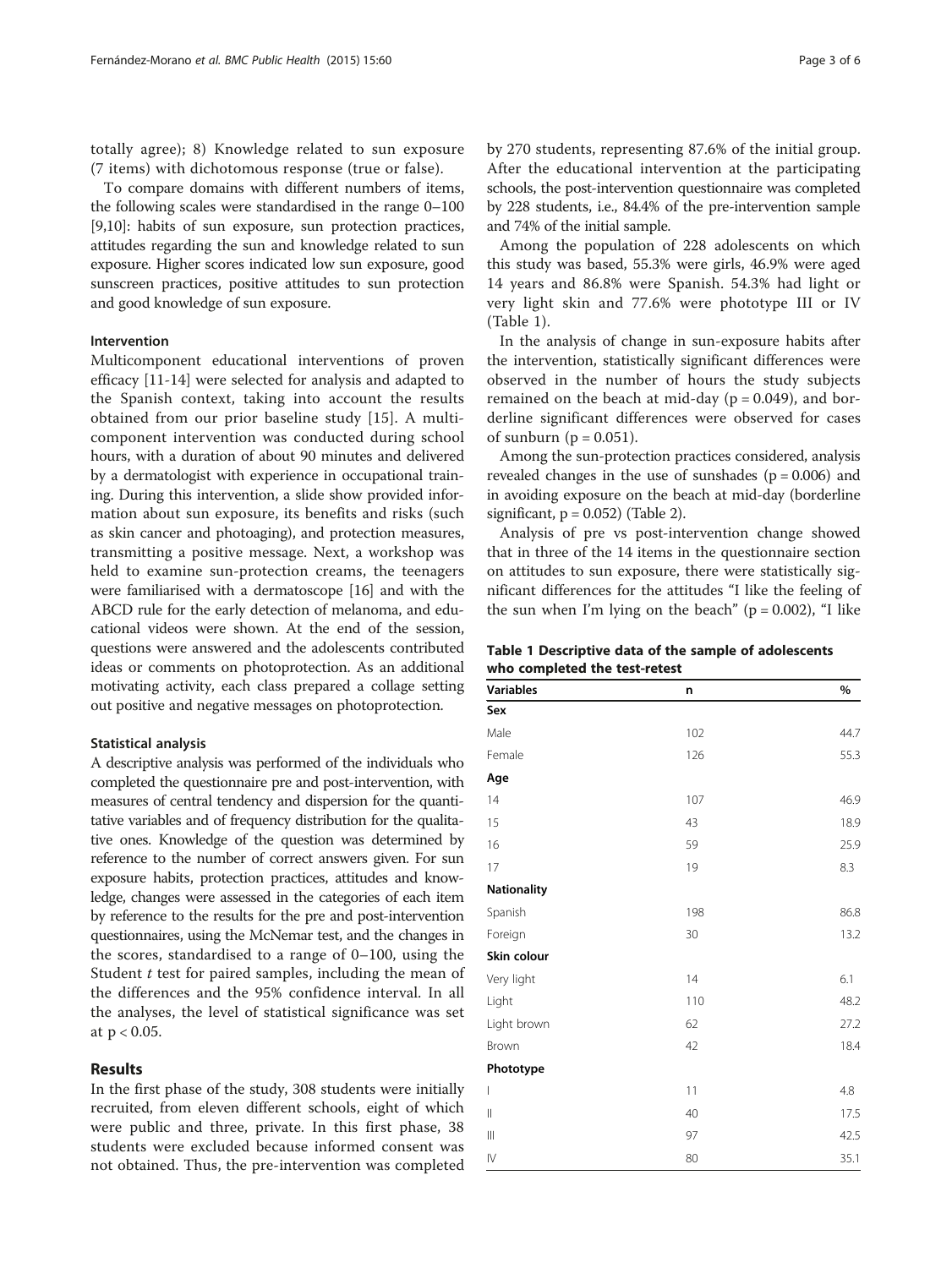| Item                                           | N   | Change $+$ |      | No change |      | Change - |      | p     |
|------------------------------------------------|-----|------------|------|-----------|------|----------|------|-------|
|                                                |     | n          | $\%$ | n         | $\%$ | n        | $\%$ |       |
| Habit: days' sunbathing on the beach           | 228 | 73         | 32.0 | 112       | 49.1 | 43       | 18.9 | 0.108 |
| Habit: hours per day                           | 224 | 75         | 33.5 | 101       | 45.1 | 48       | 21.4 | 0.068 |
| Habit: mid-day sun exposure                    | 222 | 73         | 32.9 | 100       | 45.0 | 49       | 22.1 | 0.049 |
| Sunburn experienced during the previous summer | 227 | 60         | 26.4 | 131       | 57.7 | 36       | 15.9 | 0.051 |
| Practice: sunshade                             | 225 | 44         | 19.6 | 99        | 44.0 | 82       | 36.4 | 0.006 |
| Practice: sunglasses                           | 227 | 62         | 27.3 | 101       | 44.5 | 64       | 28.2 | 0.167 |
| Practice: sunhat                               | 215 | 45         | 20.9 | 118       | 54.9 | 52       | 24.2 | 0.529 |
| Practice: long-sleeves, long trousers          | 221 | 11         | 5.0  | 193       | 87.3 | 17       | 7.7  | 0.690 |
| Practice: avoid mid-day exposure               | 225 | 78         | 34.7 | 97        | 43.1 | 50       | 22.2 | 0.052 |
| Practice: use suncream                         | 227 | 69         | 30.4 | 102       | 44.9 | 56       | 24.7 | 0.547 |

<span id="page-3-0"></span>Table 2 Test-retest change in habits of sun exposure and photoprotection practices

to sunbathe"  $(p = 0.001)$  and "It's worth using sunprotection creams in the future"  $(p = 0.025)$  while the change in the attitude "When I go to the beach I'm more comfortable in the shade" was of borderline statistical significance ( $p = 0.056$ ) (Table 3).

For the seven items related to knowledge about sun exposure, a higher rate of correct answers was observed in the post-intervention assessment, with statistically significant differences  $(p < 0.001)$  for the following items: 1) "If I use sunblock cream I can sunbathe without risk" (68.7% pre-intervention and 92.1% post-intervention); 2) "Avoiding sun exposure at an early age decreases the risk of skin cancer by 80%" (51.6% vs. 70.2%); 3) "Once my skin is brown, I don't need to continue using sunscreen" (87.7% vs. 96.9%) (Table [4\)](#page-4-0).

The analysis of changes in the scores, standardised to a range of 0–100, revealed a significant improvement in

the scores for three of the four sections: sun exposure habits, attitudes to sun exposure and knowledge about sun exposure  $(p < 0.001)$  (Table [5\)](#page-4-0).

# **Discussion**

This study, of an educational intervention aimed at adolescents, highlights the sensitivity to change of the Beach Questionnaire, designed to assess behaviour related to sun exposure. Sensitivity to change is defined as the ability of the measuring instrument to detect changes when an intervention or treatment of known efficacy is performed [[17](#page-5-0)].

In this study, a multi-component intervention based on previously-evaluated models was addressed at a target group of adolescents. Previous studies have concluded that this age group presents high risk behaviour and is most susceptible to persuasion to change [[11-14\]](#page-5-0). Analysis of the pre and post-intervention results revealed changes

Table 3 Test-retest change in attitudes related to sun exposure

| Item                                                                             |     | Change to more<br>agreement |      | No change |      | Change to less<br>agreement |      | p     |
|----------------------------------------------------------------------------------|-----|-----------------------------|------|-----------|------|-----------------------------|------|-------|
|                                                                                  |     | n                           | %    | n         | $\%$ | n                           | %    |       |
| Attitude: When I am brown, my clothes suit me better                             | 228 | 44                          | 19.3 | 127       | 55.7 | 57                          | 25.0 | 0.599 |
| Attitude: Sunbathing helps prevent health problems                               | 227 | 63                          | 27.8 | 93        | 41.0 | 71                          | 31.3 | 0.282 |
| Attitude: I like the feeling of the sun when I'm lying on the beach              | 226 | 36                          | 15.9 | 112       | 49.6 | 78                          | 34.5 | 0.002 |
| Attitude: It's worth using sun-protection creams in the future                   | 227 | 62                          | 27.3 | 136       | 59.9 | 29                          | 12.8 | 0.025 |
| Attitude: I find sun-protection creams unpleasant                                | 225 | 67                          | 29.8 | 90        | 40.0 | 68                          | 30.2 | 0.533 |
| Attitude: It's worth using sun-protection creams even if I don't get a tan       | 227 | 77                          | 33.9 | 97        | 42.7 | 53                          | 23.3 | 0.226 |
| Attitude: People who are tanned are more attractive                              | 227 | 56                          | 24.7 | 119       | 52.4 | 52                          | 22.9 | 0.844 |
| Attitude: Sunbathing is good for my body                                         | 228 | 60                          | 26.3 | 98        | 43.0 | 70                          | 30.7 | 0.195 |
| Attitude: Sunbathing relaxes me                                                  | 227 | 41                          | 18.1 | 113       | 49.8 | 73                          | 32.2 | 0.097 |
| Attitude: Being tanned makes me look young and relaxed                           | 228 | 60                          | 26.3 | 104       | 45.6 | 64                          | 28.1 | 0.297 |
| Attitude: Sunbathing cheers me up                                                | 227 | 46                          | 20.3 | 116       | 51.1 | 65                          | 28.6 | 0.136 |
| Attitude: I like sunbathing                                                      | 227 | 32                          | 14.1 | 123       | 54.2 | 72                          | 31.7 | 0.001 |
| Attitude: When I go to the beach I'm more comfortable in the shade               | 227 | 82                          | 36.1 | 99        | 43.6 | 46                          | 20.3 | 0.056 |
| Attitude: I don't like high-protection sunblockers because they are unattractive | 228 | 53                          | 23.2 | 101       | 44.3 | 74                          | 32.5 | 0.133 |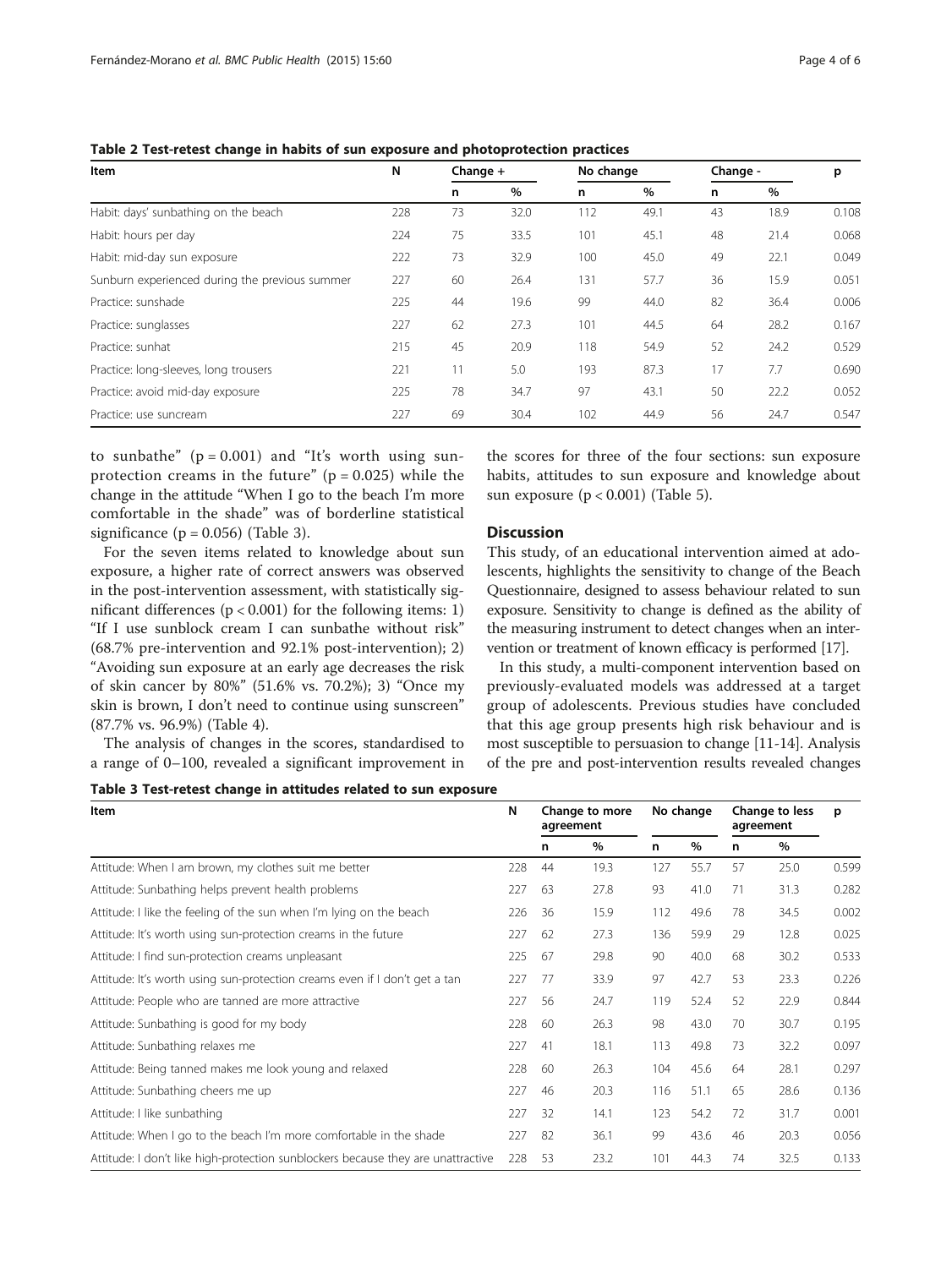### <span id="page-4-0"></span>Table 4 Test-retest change in knowledge related to sun exposure

| Item                                                                                                                             | N   | <b>Pre-test</b><br>success rate |      | Post-test<br>success rate |      | р       |
|----------------------------------------------------------------------------------------------------------------------------------|-----|---------------------------------|------|---------------------------|------|---------|
|                                                                                                                                  |     | n                               | $\%$ | n                         | %    |         |
| 1: Sun protection creams prevent the aging of the skin caused by the sun's rays                                                  | 226 | 174                             | 77.0 | 185                       | 81.9 | 0.20    |
| 2: The sun is the main cause of skin cancer                                                                                      | 226 | 213                             | 94.2 | 219                       | 96.9 | 0.18    |
| 3: The sun causes skin blemishes                                                                                                 | 225 | 219                             | 97.3 | 221                       | 98.2 | 0.73    |
| 4: If Luse sunblock cream Lcan sunbathe without risk                                                                             | 227 | 156                             | 68.7 | 209                       | 92.1 | < 0.001 |
| 5: Avoiding the sun at the hours of peak intensity (12.00-5.00 pm) is the most effective way<br>to protect the skin from the sun | 225 | 197                             | 87.6 | 205                       | 91.1 | 0.20    |
| 6: Avoiding sun exposure at an early age (under 18) decreases the risk of skin cancer by 80%                                     | 225 | 116                             | 51.6 | 158                       | 70.2 | < 0.001 |
| 7: Once my skin is brown, I don't need to continue using sunscreen                                                               | 227 | 199                             | 87.7 | 220                       | 96.9 | < 0.001 |

had taken place in the answers given to different components of the questionnaire (habits of sun exposure, sunburn experience, sun protection practices, attitudes and knowledge). These changes were statistically significant for some items, with sensitivity being greatest for the questions related to sun exposure at mid-day (sun exposure habit and sun protection practice), sunburn episodes in the most recent summer, attitudes to sun and suncreams ("I like the feeling of the sun on my skin", "I like sunbathing", "It's worth using sun protection creams") and knowledge ("If I use sunblock cream I can sunbathe without risk", "Avoiding sun exposure at an early age decreases the risk of skin cancer", "Once my skin is brown, I don't need to continue using sunscreen"). By contrast, the items related to photoprotection practices (the use of suncreams and long-sleeved clothes) presented low sensitivity values; this was also true for certain attitudes on suntans and some aspects of knowledge. Perhaps changes in these aspects can only be achieved by maintaining long-term behavioural interventions. With respect to the students' knowledge of these questions, the results obtained can be attributed to the ceiling effect evident in some of the items, because the baseline level of knowledge was already good. The changes observed are not only consistent but also significant, as they resulted from just one educational intervention, performed over a short period of time.

Although questionnaires have been shown to be valid instruments for measuring sun-protection behaviour [[18](#page-5-0)], they present considerable variability and comparison is not easy, whether in a single country, between different countries or between different age groups, and so the development of standardised questionnaires represents a great improvement [[19,20](#page-5-0)].

The questionnaire analysis performed in this study will facilitate future epidemiological studies of conduct related to recreational sun exposure, which is the major risk factor for the development of skin cancer; moreover, it contributes to the planning and evaluation of interventions on photoprotection in the context of skin cancer prevention programmes, which is an area of special interest for application in schools.

Of recent studies that have assessed questionnaires regarding sun exposure, some present individual measurement properties that are valid and reliable [\[1,19,21](#page-5-0)-[24](#page-5-0)] but to date none have described the sensitivity to change. Therefore, the present study describes the first questionnaire on habits, attitudes and knowledge related to sun exposure at the beach, with sufficient validity, reliability [[7\]](#page-5-0) and sensitivity to change, for use in the field of epidemiologic research and health promotion.

Among its limitations, this study may be affected by selection bias; however, the adolescents included in the study population attend various schools, both public and private, in the Costa del Sol area. Moreover, the measures analysed may be limited by memory errors by the subjects, by the difficulty of estimating the frequency of habits and by social influence; moreover, there have been a differential memory bias with respect to the previous summer in the subject's responses to the first questionnaire (in the winter) and the second one (after the summer).

Table 5 Changes in the scores, standardised to the range 0–100, for the pre and post-intervention questionnaire sections

| Section                       | N   | Pre-test (range 0-100) |      | Post-test (range 0-100) |      | p       | Mean       | Confidence interval 95% |       |
|-------------------------------|-----|------------------------|------|-------------------------|------|---------|------------|-------------------------|-------|
|                               |     | Mean                   | SD   | Mean                    | SD   |         | difference | Lower                   | Upper |
| Sun exposure habits           | 219 | 30.4                   | 18.4 | 34.7                    | 18.2 | < 0.001 | 4.33       | 2.2                     | 6.5   |
| Sun protection practices      | 204 | 29.4                   | 12.5 | 29.7                    | 12.8 | 0.76    | 0.23       | $-1.2$                  | 1.7   |
| Attitudes toward sun exposure | 216 | 57.4                   | 11.2 | 59.6                    | 10.9 | < 0.001 | 222        |                         | 3.2   |
| Knowledge                     | 223 | 80.4                   | 15.8 | 89.5                    | 12.0 | < 0.001 | 9.10       | 7.1                     | 11.1  |